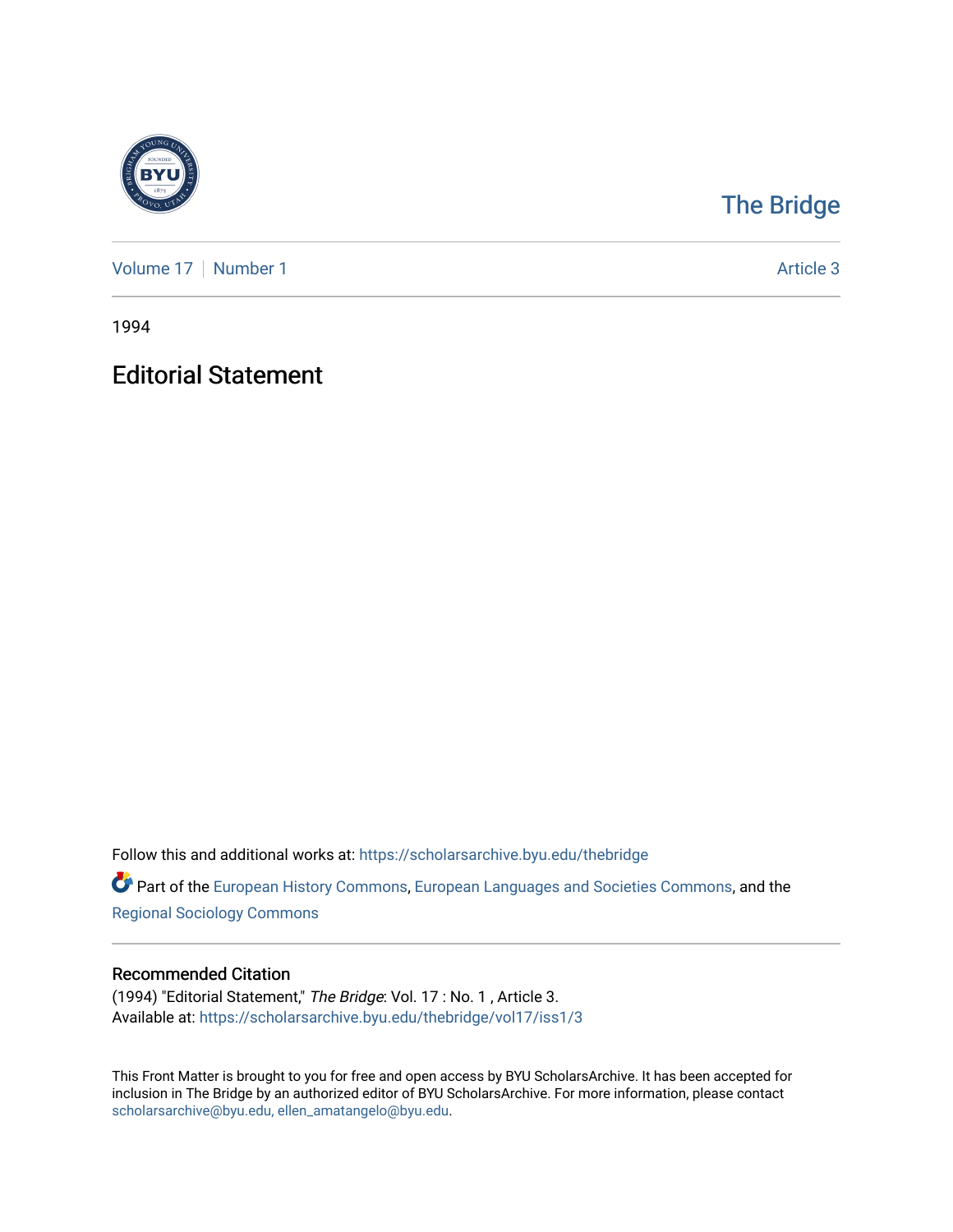## **Editorial Statement**

In late 1992 the Danish American Heritage Society announced that it would grant an award of \$300 for the best article submitted in 1993 for publication in the historical journal, *The Bridge.* Several articles were submitted for consideration.

Articles submitted were judged by a committee of five evaluators appointed by the President of DAHS.

The three major criteria used by the committee in making its decision were that an article submitted should:

- 1. make an important contribution to the study of Danish immigrants or their descendants in North America;
- 2. have historical value in its own right, and make good use of historical documents, and
- 3. show appreciation and understanding of Danish heritage.

All articles were also judged on the basis of how well written they were, and to what extent they captured human interest.

We thank all of those people who submitted articles. We appreciate the time and effort the writers took in entering the contest. Our thanks to the authors for their contributions to the history of Danish Americans.

The committee felt that the article which most successfully met the criteria which were used to judge was "Sentenced to be Hanged: the Tragic Story of a Danish Immigrant," by Peter Thomsen. This is the story of an unsuccessful immigrant to the U.S. Shortly after arrival in this country he was convicted of murder and condemned to life imprisonment. Life's problems are not always surmountable.

 $-4-$